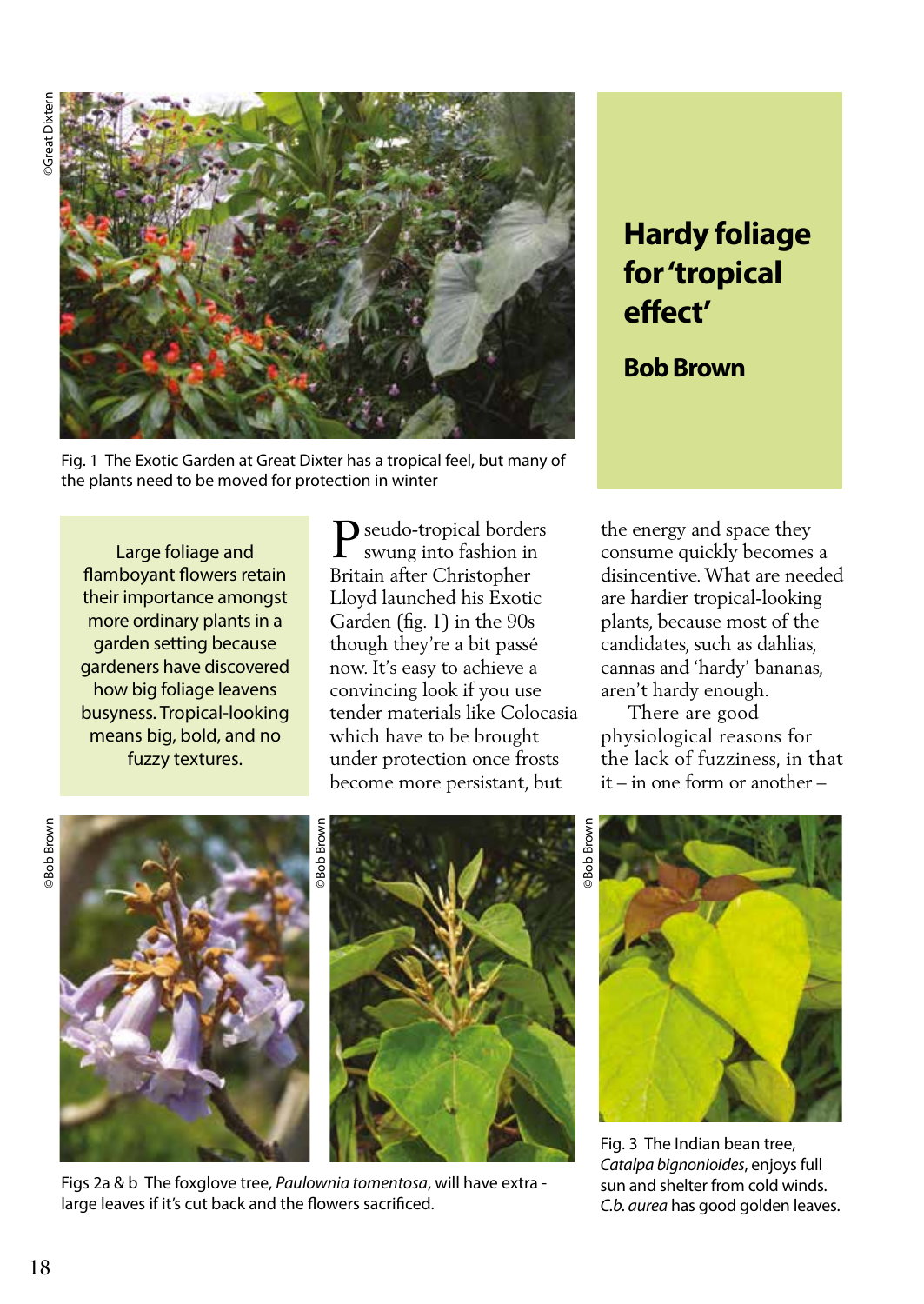is protection against drought and/or frost. Much truly tropical foliage is large and relatively thin. Waxy cuticles are uncommon as are compound leaves with rows of leaflets.

 Stool many trees and the regrowth will be big-leaved, but two fast-growing trees are most commonly used for this. The best is *Paulownia tomentosa*, the foxglove tree (figs 2a & b). You might have noticed in some public space the litter of purple flowers on the ground in late spring that makes you peer upwards to try to make out the colour of the black silhouetted flowers. The flowers occur only after mild winters because the buds form in autumn. It's very precocious. I had flower in six years from seed, but the foliage is the best thing. Let it get to decent size before the stooling starts because you need massive growth from a large, food-rich rootstock. The second (with more reliable summer flower) is the Indian bean tree, *Catalpa bignonioides* (fig. 3), which if left makes a stylish asymmetrical tree.

 Aroids have the right kind of foliage too. Sadly few are reliably tough. I've had best success with *Arisaema candidissimum*  (from China, not fussy about soil), *Arisaema triphyllum* (native to Eastern North America and needing an acid or neutral soil), and *Sauromatum venosum*



Fig. 4 The striped cobra lily, *Arisaema candidissimum.*

(the voodoo flower from tropical Africa and Asia – which belies its hardiness). *Arisaema candidissimum* (fig. 4) and *Sauromatum venosum* (figs 5a & b) have extremely large, palmate or pedate herbaceous foliage. preceded by scented pinkand-white or black aroid flowers respectively. They revel in moist shade.

 Palms and tree ferns can contribute to the pseudo-tropical look too. Gardening in exposed conditions in the cold middle of England means



Figs 5a & b Voodoo lily, *Sauromatum venosum.*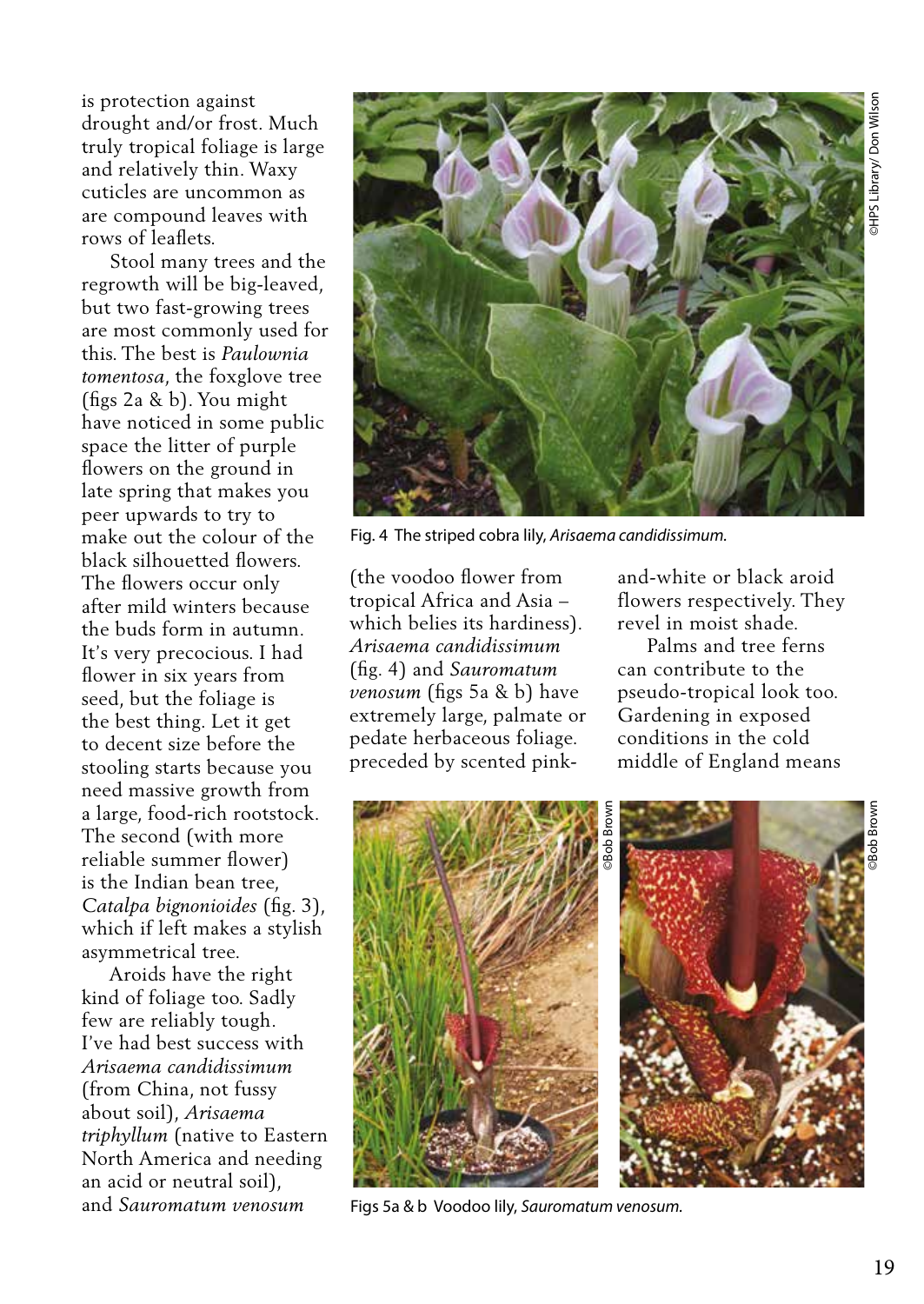

Fig. 6 With huge fan-shaped leaves, the Chinese windmill palm or chusan palm, *Trachycarpus fortunei*, can become a sizeable tree.

I avoid all tree ferns. And, for permanence, only one tall palm works for me – the chusan palm, *Trachycarpus fortunei* (fig. 6), which looked

affronted in temperatures below –20ºC in December 2010 but showed no signs of stress the following summer. Gardeners are on the whole

patient people and are unlikely to be tempted by etiolated imports from Italy. This is a relatively fastgrowing tree, so ensure you plant one that's been grown hard with short internodes; you will not wait long to get the palm-tree effect.

 Somehow the large foliage of rhubarb never looks pseudo-tropical – merely chilly and northern. Other rheums are better, especially *Rheum palmatum* with its richly coloured and figured leaves. Despite reputations to the contrary, none retain redness on the adaxial surface of mature leaves but the redness on young and maturing foliage is spectacular. They're all good, but I'd plump for *Rheum palmatum* 'Ferguson's Red' (figs 7a & b) as the best because of its long-fingered lobes. *Gunnera* works but it's too big for most gardens,





Figs 7a & b The best of the rhubarb family, *Rheum palmatum* 'Ferguson's Red'.

©Bob Brown **Bob Brown** 

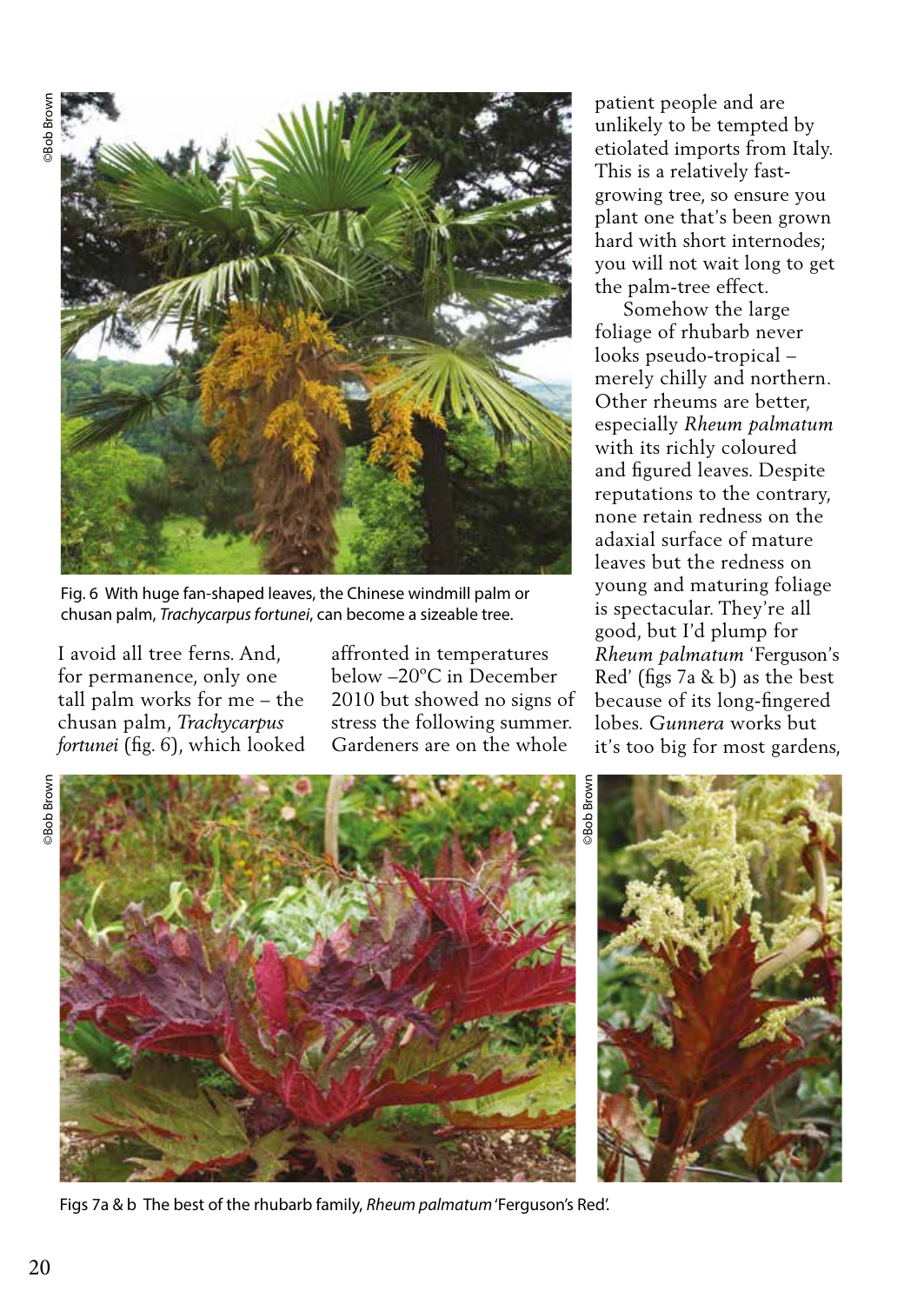

Figs 8a, b & c *Tetrapanax papyrifer* is a giant, with stems up to 2m in one season and leaves up to 90cm across. The mainstay of more exotic gardens in full sun or part shade, established plants can survive hard frost, best wrapped up in winter to minimise the die-back of top growth.



It dies back in hard winters but recovers.

likes wet feet and needs winter protection. (An Irish customer innocently asked for "A gonorrhoea for my damp spot" – at least, that's what it sounded like.) *Tetrapanax papyrifer*, the rice-paper plant (figs 8a, b & c), develops leaves up to a metre wide, which is too

big for my small garden at home. After hard winters it regenerates from the roots, but after a series of mild winters it gets bigger and bigger. If you live near the coast expect giant shrubs. I'd pick the rheum and the deciduous foliage of *Bergenia pacumbis* or *B. ciliata*. The

one called 'Wilton' has enormous floppy foliage with a hairy pile several millimetres deep. OK, the leaves only get to about 30cm and they are hairy (but maybe not fuzzy) but still they infuse my garden with the leavening effects of pseudo-tropicality.